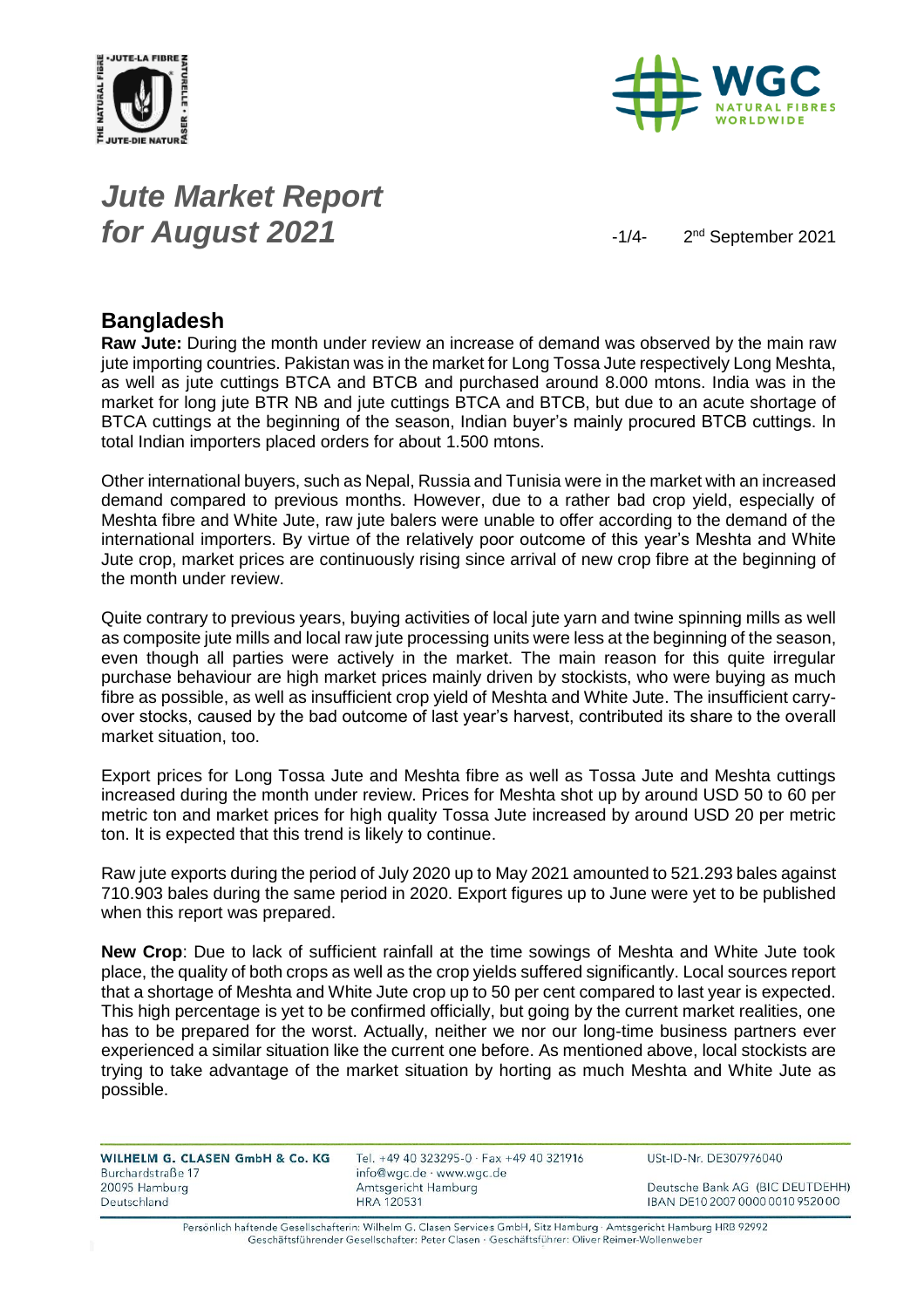



# *Jute Market Report for August 2021*  $\frac{2}{4}$

2<sup>nd</sup> September 2021

Even though the outcome of this year's Tossa Jute crop yield seems to be satisfactory (The Bangladesh Government set a target of 8,6 Mio bales of raw jute for this crop season) local stockists and syndicates are trying their best to create an artificial shortage and practice price rigging. Motivated by the high prices which were ruling last year, due to a real shortage of fibre, a section of traders and seasonal buyers are now rushing to stockpile as much volume as possible, in order to dictate the market in the further course of the season. Furthermore certain farmers are reluctant to sell their crop so far, hoping for even higher prices later in the season, which now creates a temporary shortage of raw material in the market. One result out of many is that many small and medium size jute yarn and twine spinning mills as well as composite mills and raw jute processing units lag behind their schedule, when it comes to cover their demand for the coming season.

In order to counteract the above described practices, the Bangladesh Government decided to closely monitor the raw jute market, in order to ensure a stability of prices and to prevent unscrupulous traders from stockpiling and to avoid sales of wet jute.

**Weather conditions**: Throughout the month under review Bangladesh witnessed continuous monsoon rainfalls combined with good sunshine.

**Jute Yarn and Twine:** During the month under review, export demand for both high and low quality of Jute Yarn and Twine from countries like Turkey and Iran was on a regular level. Other importers from China, Vietnam, Indonesia, Malaysia, Uzbekistan, USA, Europe and Middle Eastern countries were actively in the market and placed orders as per their individual demand.

Local demand for both Sacking and Hessian quality of jute yarn for packaging purposes was on a regular level during the month under review.

Only a few privately owned jute yarn and twine spinning mills are fully booked, whereas for the most part small and medium size mills are struggling to cover their raw jute demand and are consequentially unable to sell much in advance.

Due to increasing Raw Jute market prices, export prices for both low and high quality jute yarns and twines increased by around USD 40,00 / mton.

**Jute Goods:** Export demand for both Hessians and Sackings from regular importers from African countries, Europe, Australia and USA bounced back and reached a regular level of import demand during the month under review. Demand for Jute CBC from Europe, UK and Japan also reached a regular level again.

Local demand for Sacking and Hessian Jute Bags for packaging purposed increased, as well.

WILHELM G. CLASEN GmbH & Co. KG Burchardstraße 17 20095 Hamburg Deutschland

Tel. +49 40 323295-0 · Fax +49 40 321916 info@wgc.de · www.wgc.de Amtsgericht Hamburg **HRA 120531** 

USt-ID-Nr. DE307976040

Deutsche Bank AG (BIC DEUTDEHH) IBAN DE10 2007 0000 0010 9520 00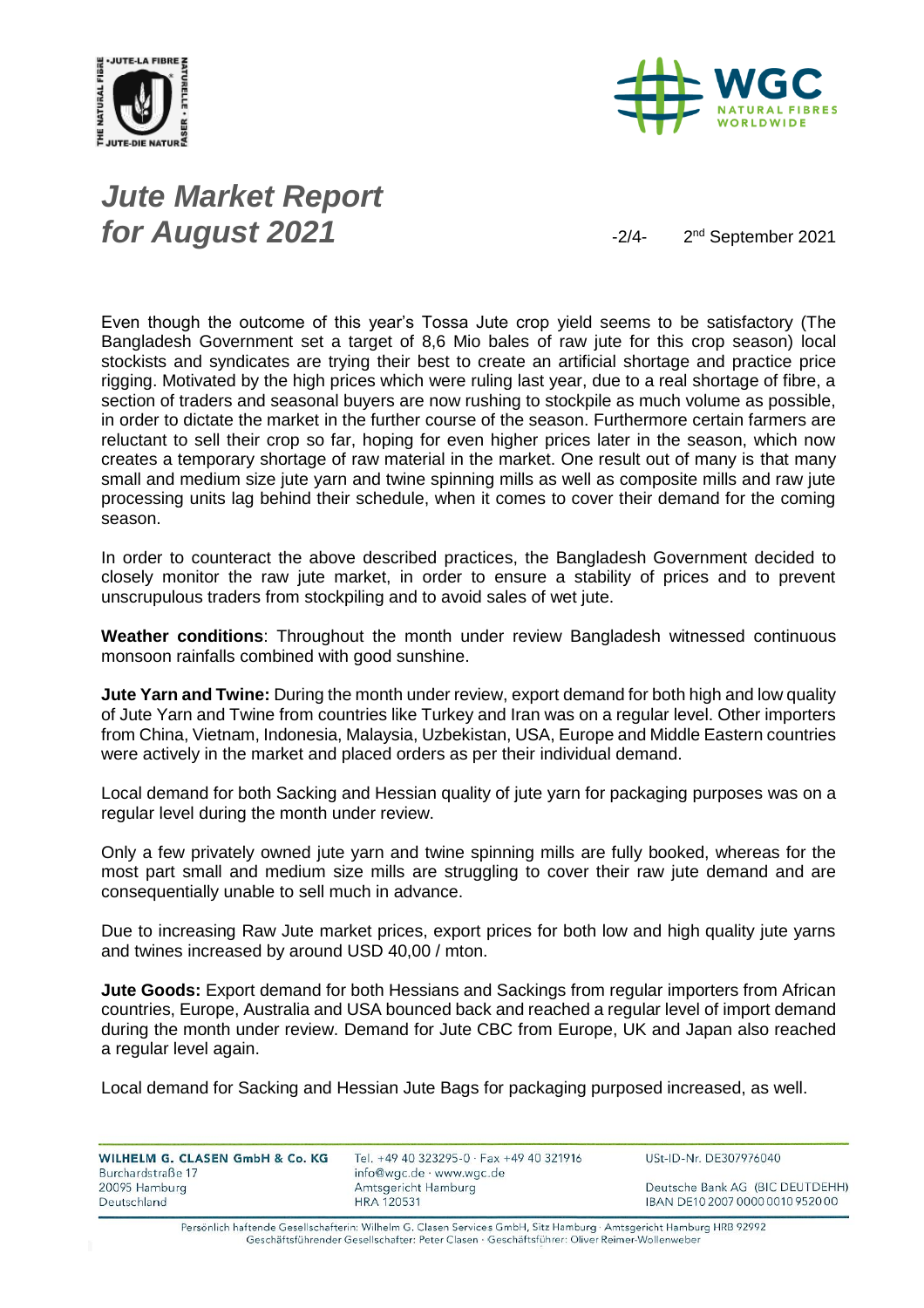



### *Jute Market Report for August 2021*  $\frac{3}{4}$

2<sup>nd</sup> September 2021

During the month under review increased export prices have been observed, mainly driven by higher raw material prices:

| Hessians: | approx. $2 - 3\%$ |
|-----------|-------------------|
| Sackings: | approx. $2\%$     |
| CBC:      | approx. $3\%$     |

**BJMC:** Till date Bangladesh Jute Mills Corporation (BJMC) has received around 55 proposals from home and abroad seeking to invest in 25 state-run jute mills shuttered in July 2020 for modernisation. Besides others, Saudi Arabia has expressed interest in investing in the production of jute goods in the closed mills of Bangladesh Jute Mills Corporation (BJMC). Saudi Ambassador to Bangladesh Issa bin Youssef Al-Duhailan showed his country's willingness at a meeting with Textiles and Jute Minister Golam Dastagir Gazi at the latter's office at Secretariat in Dhaka on August 25th.

**Shipment:** Since mid of August, Chittagong seaport congestion cleared and export backlog at private depots improved significantly, but freight rates are still ruling on a very high level, especially for shipments to Europe, Africa and America. Furthermore prompt availability of containers remains to be a problem. Fortunately Mongla Seaport is now capable to handle gearless vessels with new heavy duty cranes, in order to enhance the capacity of second largest seaport in Bangladesh. These cranes are just one part of a larger investment project, which includes extension and modernisation of the current facilities. Already last year, The Mongla Port Authority completed dredging of the outer bar of the port to deepen the draft, facilitating vessels with a 9,5 meter draft to anchor there. Mongla, which is located in the southwestern part of the country and lies around 60 kilometres north of the Bay of Bengal. In view of the continuously proceeding congestion of Chittagong Seaport, Mongla Seaport may help to ease the situation at the country's major seaport, in future.

**COVID-19:** The total number of Covid-19 deaths in the country now stands at 26.274, and the death rate stands at 1,75 per cent. The total number of people infected rose to 1.503.680. The current positivity rate is 10,11 percent while the overall positivity rate stands at 16,78 percent. The total number of recoveries now stands at 1.431.984 with a recovery rate of 95,23 per cent.

#### **India**

Raw Jute: On July 19<sup>th</sup> the Jute Balers Association (JBA) quoted for new crop fibre starting with: Grade TD-4 IRs 6.275,00 and Grade TD-5 IRs 5.975,00 per 100 kg.

**New Crop:** During the month under review weather conditions continued to be most favourable with a perfect combination of rainfall and sunshine. These advantageous conditions did support a fantastic growth of the plants. The reported plant length varies between 10 to 16 ft with an average

| WILHELM G. CLASEN GmbH & Co. KG<br>Burchardstraße 17 | Tel. +49 40 323295-0 · Fax +49 40 321916<br>info@wgc.de · www.wgc.de | USt-ID-Nr. DE307976040           |
|------------------------------------------------------|----------------------------------------------------------------------|----------------------------------|
| 20095 Hamburg                                        | Amtsgericht Hamburg                                                  | Deutsche Bank AG (BIC DEUTDEHH)  |
| Deutschland                                          | <b>HRA 120531</b>                                                    | IBAN DE10 2007 0000 0010 9520 00 |